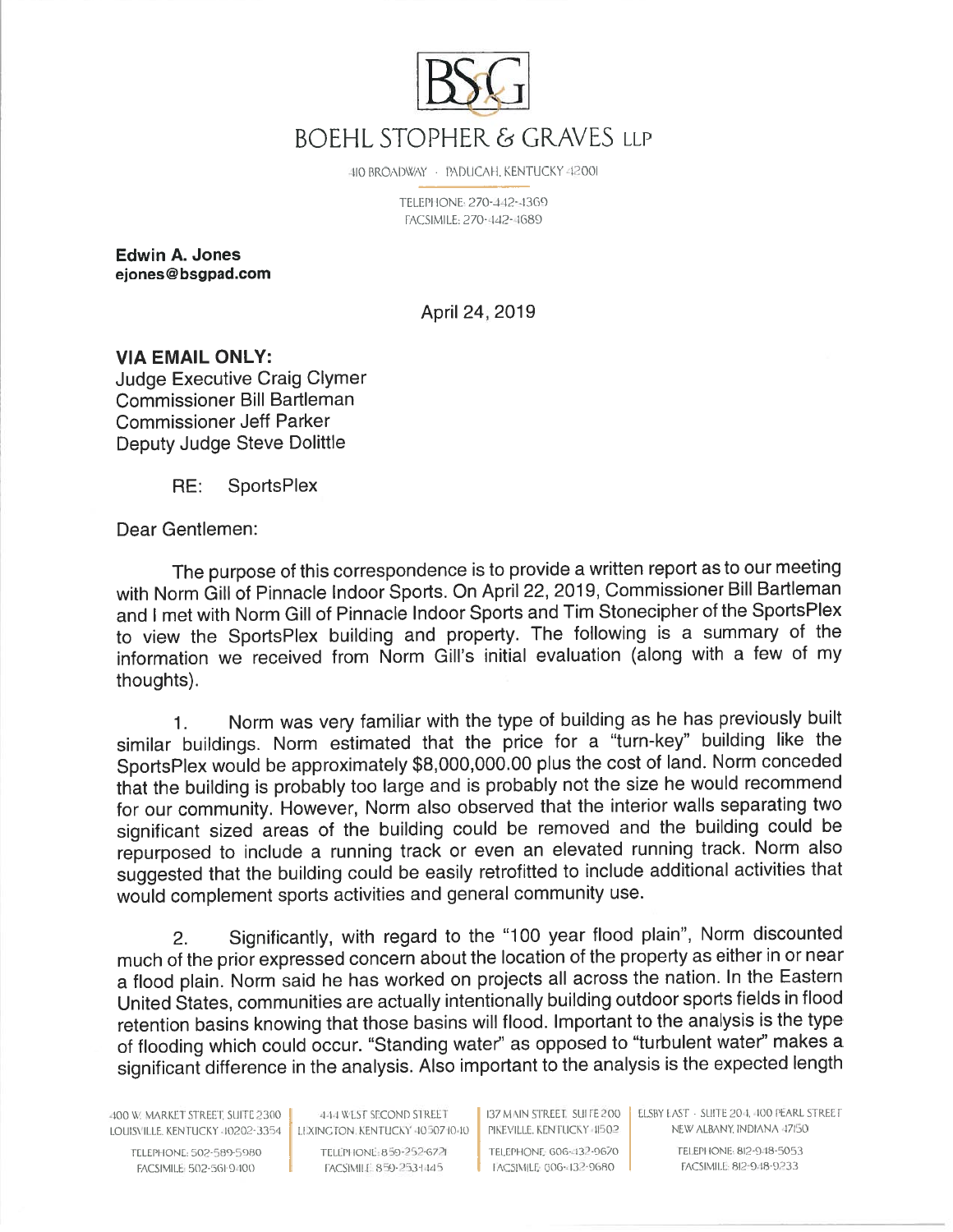## BOEHL STOPHER & GRAVES LLP

April 24, 2019 Page 2

of time the flood water will remain. According to Norm, occasional backwater flooding can actually be good for <sup>a</sup> field.

3. During the session, we also obtained <sup>a</sup> site map which shows the elevations of the property. The property near the road has an elevation of 341 feet. The lowest elevation on the property is on the back left corner near Black Branch. That elevation is <sup>6</sup> feet lower than the road at 335 feet. Norm suggested that <sup>a</sup> high percentage of the concern regarding flooding could be accommodated by building moats around the fields raising the level of the field with the extra fill which will result from the creation of the moats. You may have noticed that Mike Miller Park in Marshall County has moats around its small soccer fields.

4. You will notice that the attached drawing has the layout of potential soccer fields and we were shown additional drawings in which there has been previous analysis of obtaining additional undeveloped property for even more fields.

5. <sup>I</sup> think it is <sup>a</sup> very important consideration that this property is immediately adjacent to a state highway. Let me say that point one more time. This property is immediately adjacent to <sup>a</sup> state highway which neither the City nor the County has to maintain (with an existing traffic light). In addition, the infrastructure including utilities, water and sewer are all immediately adjacent to this property.

6. We also learned that immediately behind the SportsPlex, the owners have previously developed <sup>a</sup> baseball field in which water lines for <sup>a</sup> sprinkling system have already been prepared or installed.

7. We also learned that the lake near the back edge of the property is actually <sup>a</sup> constructed lake by the owners for the purpose of possible recreational uses. In one of my most recent visits, <sup>I</sup> encountered <sup>a</sup> local fisherman who told me he fishes the lake nearly every weekend and it has an abundance of goo<sup>d</sup> sized bass. He also told me the only <sup>p</sup>lace he has ever seen standing water is in the back left corner near the elevation of 335 feet.

8. As <sup>a</sup> parent, <sup>I</sup> cannot over emphasize the convenience of having the SportsPlex located near McCracken County's High School. The convenience that comes from having these activities all located at the same spo<sup>t</sup> will make parenting and the logistics of "after school activities" much easier on parents and students.

9. I have been told by <sup>a</sup> local developer that he has significant interest in our preservation of the SportsPlex and our efforts to preserve the SportsPlex are encouraging to his efforts to develop <sup>a</sup> new subdivision near the SportsPlex property.